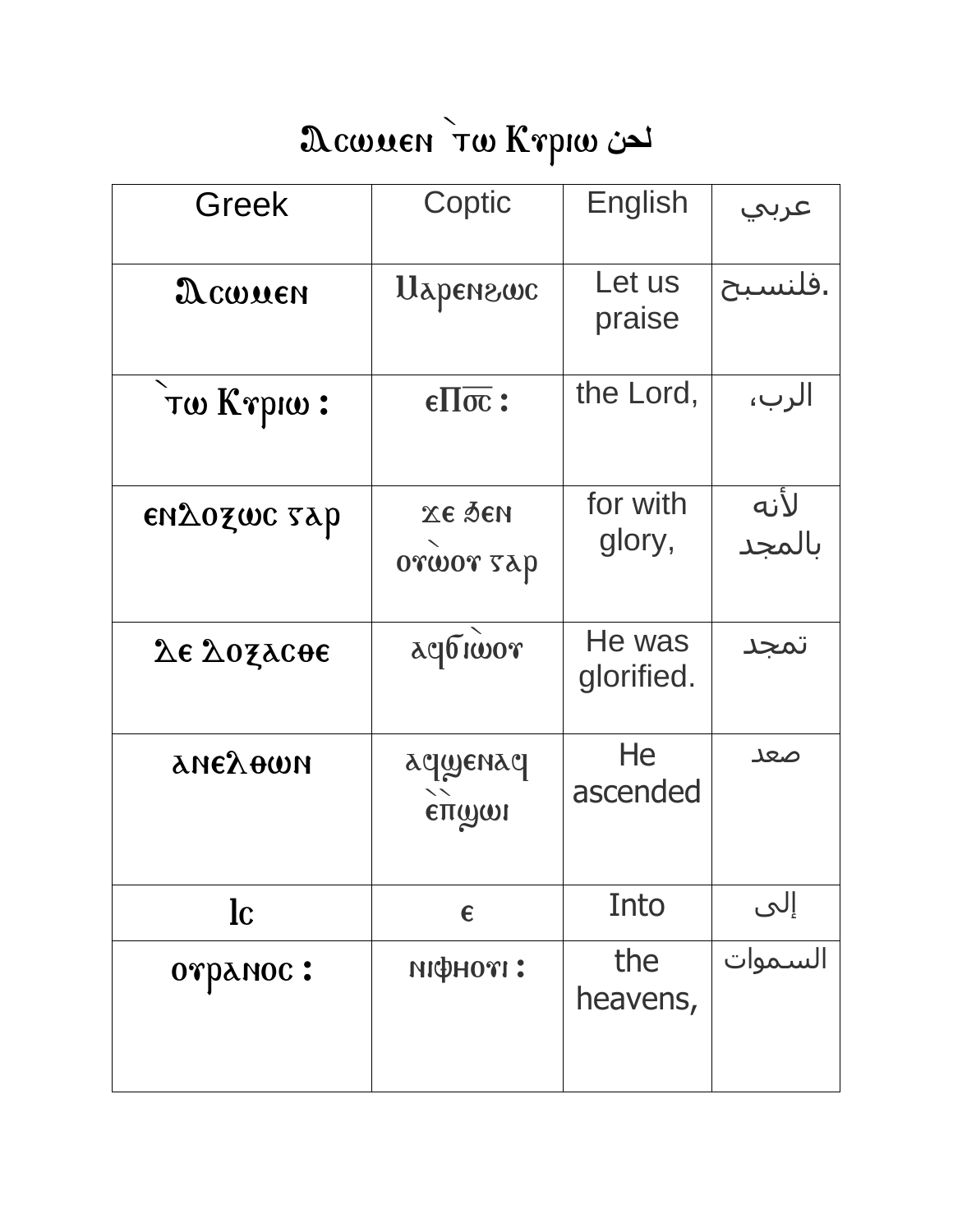| <b>AZITON</b>               | λqorwpπ<br>ПАИ             | and sent<br><b>US</b> | وأرسل<br>لنا      |
|-----------------------------|----------------------------|-----------------------|-------------------|
| паракантом                  | $\mathbf{M}$<br>паракантом | the<br>Paraclete      | البارقليط         |
| <b>TO TINETUA</b>           | πι πηεταλ                  | the Spirit            | ، روح.            |
| тнс алнотас:                | нте фиєвині                | of Truth.             | الحق              |
| амни ал.                    | <b>AS HHUS</b>             | , Amen<br>alleluia    | آمین<br>.هللیلویا |
| $\int \text{orc } \Delta x$ |                            | The two               | الاثنين           |
| TKTICAC                     |                            | You<br>create         | انت<br>خلقت       |
| IC                          |                            | To                    | الي - ل           |
| Ема                         |                            | One                   | واحد              |
| том отранон                 | ╲                          | the<br>heaven         | -الي<br>اداة ربط  |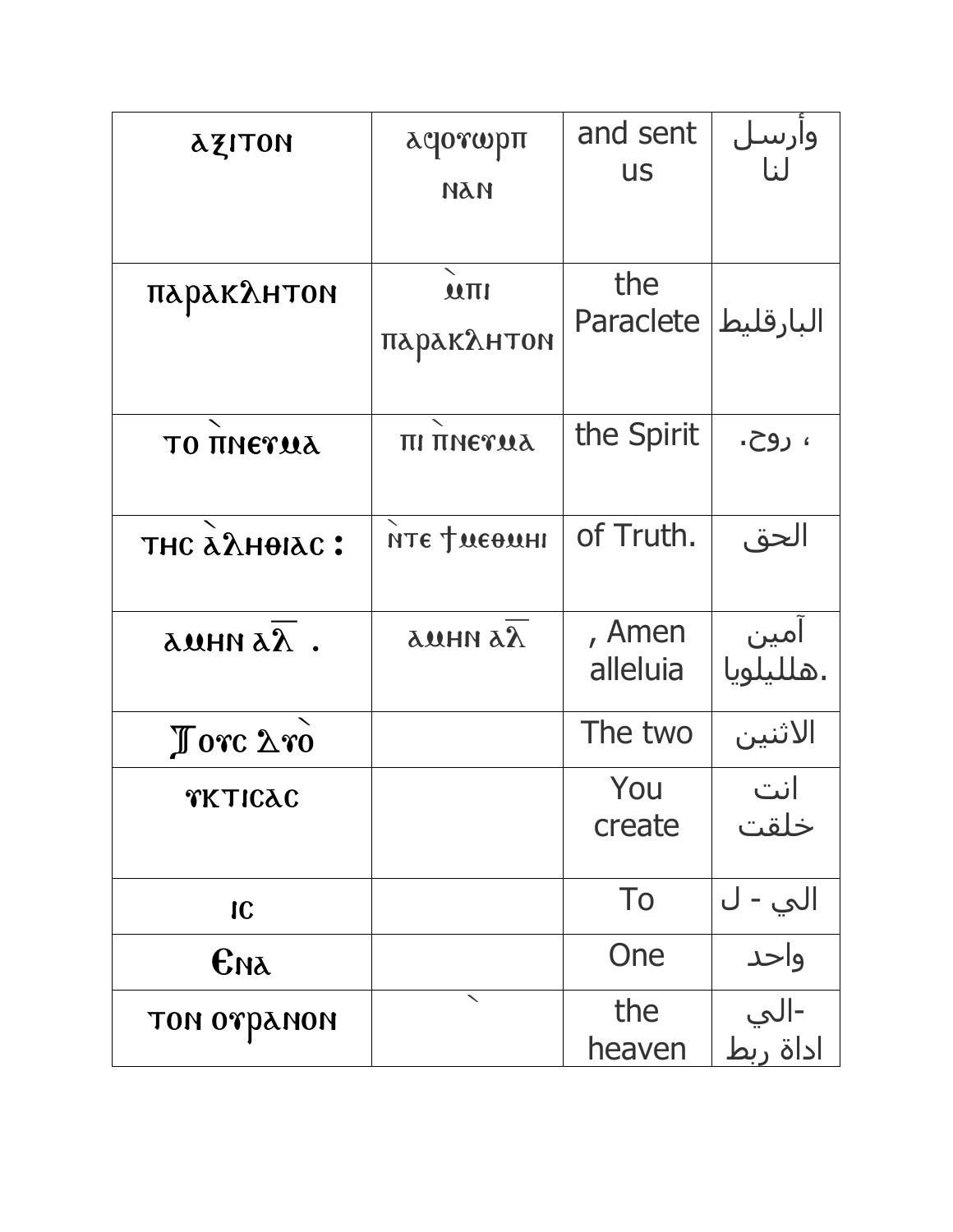| K€            |                                   | and                 | 9                       |
|---------------|-----------------------------------|---------------------|-------------------------|
|               |                                   |                     |                         |
| THN THN       |                                   | the earth           | الارض                   |
|               | Пентасрер<br>(جعل - صب <u>ر )</u> | He made             | جعل<br>(صير)<br>الاثنين |
|               | ΠΙΣΝΑΥ                            | The two             |                         |
|               | N                                 |                     | اداة ربط                |
|               | 1570                              | One                 | واحد                    |
|               | ετε φαι πε                        | That is             | اي                      |
|               | тфє                               | the<br>heaven       | السماء                  |
|               | NEU                               | and                 | $\mathbf{9}$            |
|               | ПКАЗІ                             | the earth           | والأرض                  |
| $\Delta$ erte | $x$ <i>uonn:</i>                  | Come                | تعالوا                  |
| πλητες ιλλι:  | <b>NIAAOC</b><br>THPOT            | all you<br>nations, | يا جميع<br>الشعوب       |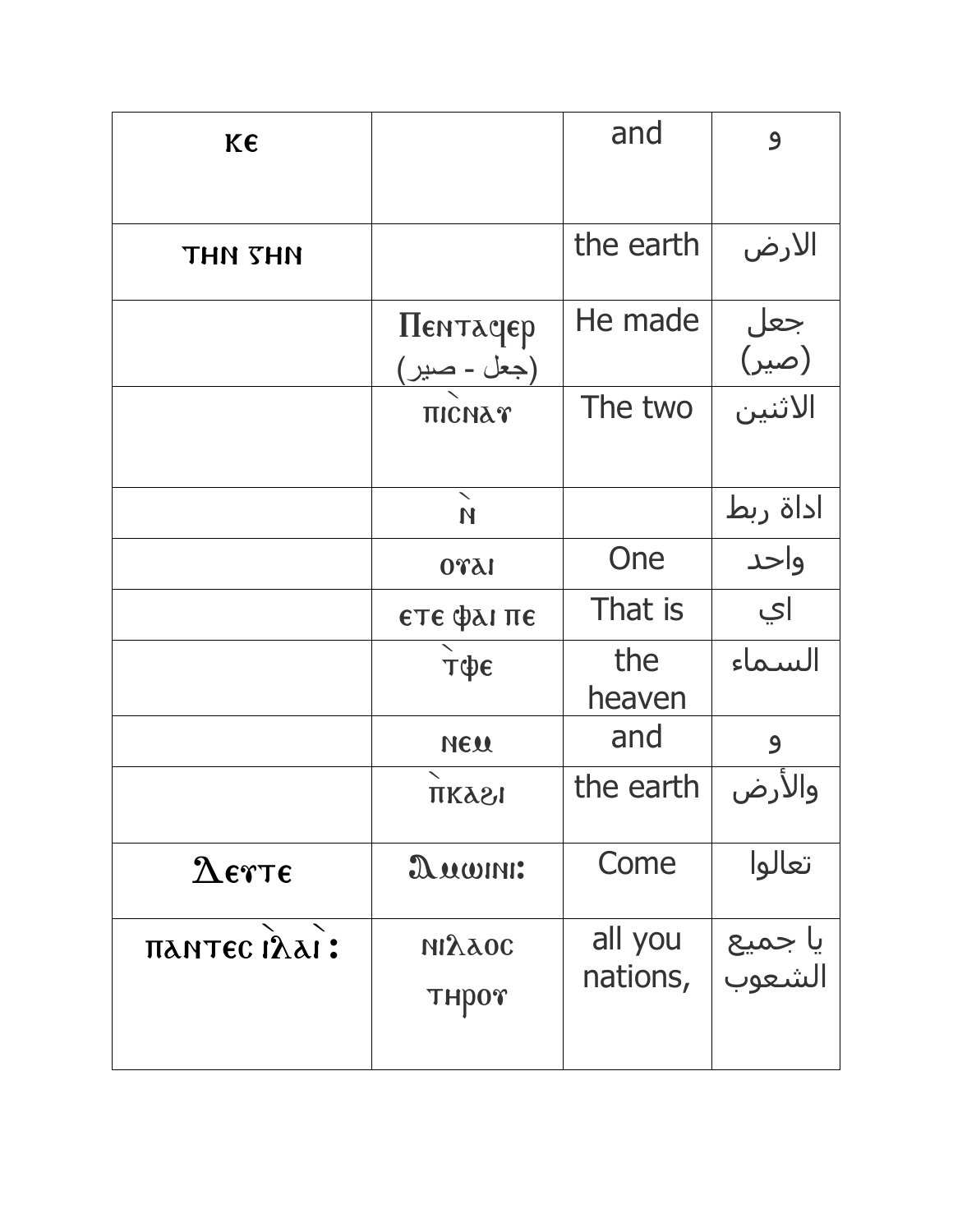| просктинстием             | <b>NTENOTWWT</b>      | to<br>worship   | لنسجد      |
|---------------------------|-----------------------|-----------------|------------|
| $l$ HCO $r$               | $\sum_{n=1}^{\infty}$ | <b>Jesus</b>    | ليسوع      |
| Хрісто                    | $\Pi\overline{\chi}c$ | Christ.         | المسيح     |
| OTTOC ECTIN               | $\Phi$ <i>ai</i> πε   | This is         | هذا هو     |
| $0 \theta$ <sub>600</sub> | 中小                    | God             | الله       |
| <b>O CWTHP HUWN</b>       | пемсштнр:             | our<br>Savior,  | مخلصنا،    |
| : ке Ктрюс                | oros πόσις            | and the<br>Lord | ورب        |
| пасіс саркос              | нсард нівен           | of all          | کل         |
|                           |                       | flesh           | جسد        |
| Tpiac                     |                       | <b>Three</b>    | ثالوث      |
| <b>EN MONALI:</b>         |                       | in one          | في<br>واحد |
| <b>KE MONAC EN</b>        |                       | and one         | و واحد     |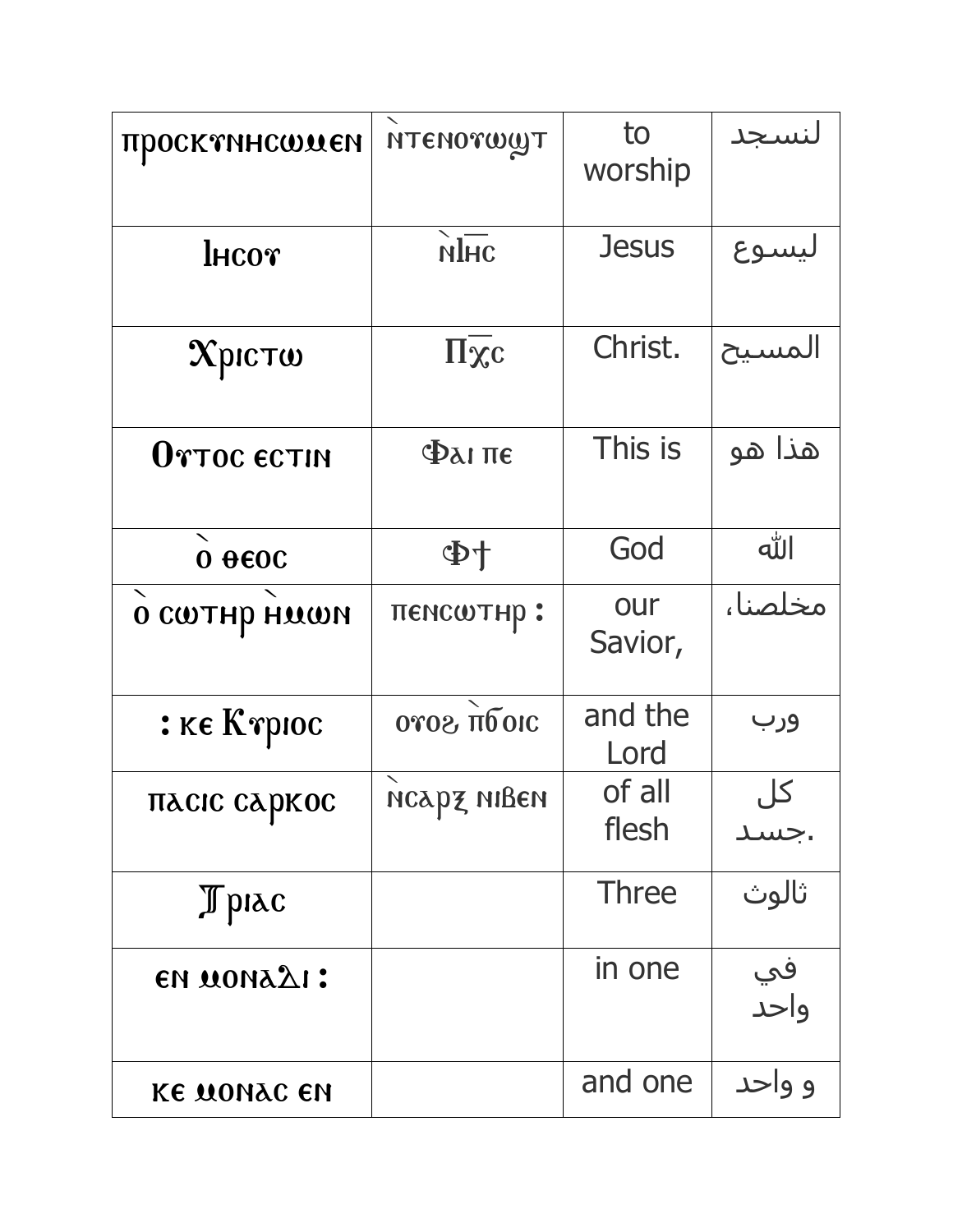| трі д $\Delta$ і:  |                   | in three,              | في<br>ثالوث      |
|--------------------|-------------------|------------------------|------------------|
| опатнр             |                   | the<br>Father,         |                  |
| <b>KE OTIOC</b>    |                   | And the<br>Son,        | و الابن          |
| <b>KE TO ATION</b> |                   | and the<br><b>Holy</b> | و الروح<br>القدس |
| пиетца:            |                   | Spirit,                |                  |
| <b>TO TINETUA</b>  |                   | the Spirit             | روح              |
| тнс алнотас:       |                   | of Truth.              | الحق             |
| auhn a $\lambda$   |                   | Amen<br>alleluia.      | .هلليلويا        |
|                    | Ortplac           | A perfect<br>Trinity,  | ثالوث            |
|                    | <b>ECXHK EBOA</b> |                        | کامل             |